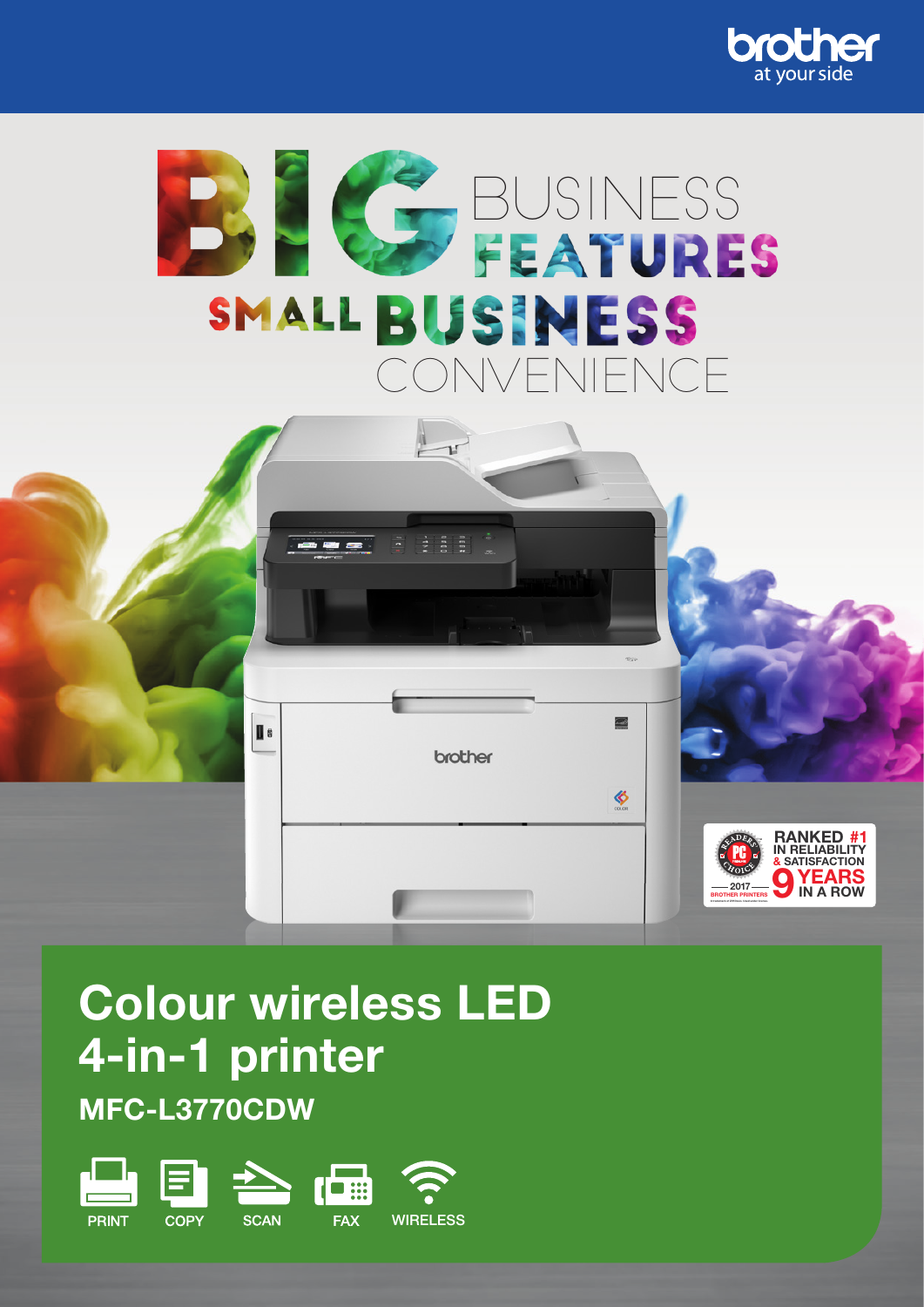## Colour wireless LED 4-in-1 printer

Our top of the range model offers full business support with a 2-sided (duplex) Automatic Document Feeder (ADF) for time saving fax, scan and copy as well as a 30 sheet multi-purpose tray for printing on heavier and different sized media. The built in Near-Field Communication (NFC) allows you to tap and print from your mobile, making this quick and quiet machine your perfect office partner.

### MFC-L3770CDW

### Key Features:

- Fast print speeds of up to 24 pages<sup>6</sup> per minute
- Large paper capacity of 250 sheets
- Automatic 2-sided (duplex) printing & scanning
- 50 sheet Auto Document Feeder (ADF)
- Easy to use 9.3cm colour touchscreen



#### Fastest printing in its class with duplex scanning

Watch your business productivity soar with up to 24PPM print speeds<sup>6</sup> and the time-saving 50 sheet 2-sided (duplex) ADF - scanning or copying 2-sided (duplex) documents has never been easier.

General

### Best value - get business features at low running costs

With high-yield toners available (up to 2,300 pages<sup>1</sup>), your business can now benefit from super low running costs with high quality 2400dpi printing and bundled with industry leading Nuance document software, ensuring you get maximum value from an economical multi-function device.

#### • Wired and wireless connectivity & NFC for mobile print

- 30 sheet multi-purpose trav
- Print from or scan directly to a USB stick
- Up to 1,000 pages<sup>1</sup> in-box toners



#### Wireless, mobile and cloud connectivity

All the connectivity options you need for your business. Print wirelessly from your desktop, laptop, smartphone or tablet or use the convenient NFC feature for mobile device printing and scanning.



#### Designed to go the distance

Built to perform for longer, the MFC-L3770CDW has been designed with you in mind. Made from robust and hard wearing materials and supported by outstanding service as standard, Brother's award winning<sup>9</sup> reliability allows you to deliver uncompromised performance at all times.

| ucncial                           |                                                                    |                                            |                                                                                                        |
|-----------------------------------|--------------------------------------------------------------------|--------------------------------------------|--------------------------------------------------------------------------------------------------------|
| Technology                        | Electrophotographic                                                | <b>Embedded Fonts (Postscript)</b>         | 66 scalable fonts                                                                                      |
|                                   | I FD                                                               | Embedded Barcodes (PCL)                    | *Code39, Interleaved 2 of 5, FIM (US-PostNet) Post                                                     |
| Processor                         | Cortex-A9 800MHz                                                   |                                            | Net (US-PostNet) EAN-8, EAN-13, UPC-A, UPC-E,<br>Codabar ISBN (EAN) ISBN (UPC-E) Code128 (set A,       |
|                                   | Sub: ARM946 133MHz                                                 |                                            | set B, set C) EAN128 (set A, set B, set C) Code93                                                      |
| Memory                            | 512MB                                                              |                                            | <b>GS1Databar MSI</b>                                                                                  |
| <b>Wired Network</b>              | Ethernet 10Base-T/100Base-TX                                       | <b>Printer Functions</b>                   |                                                                                                        |
| <b>Wireless Network</b>           | IEEE 802.11b/g/n                                                   | N-up Printing <sup>3</sup>                 | Reduce up to 2, 4, 9, 16 or 25 A4 pages into just                                                      |
| <b>Control Panel</b>              | 9.3cm Colour Touchscreen                                           |                                            | one A4 page (Mac, up to 2, 4, 6, 9, or 16)                                                             |
| <b>NFC</b>                        | Integrated Near-Field Communication (NFC), for                     | Poster Printing <sup>4</sup>               | Enlarge 1 A4 page into a poster using 4, 9, 16 or 25                                                   |
|                                   | mobile print                                                       |                                            | A4 pages                                                                                               |
| Local Interface                   | Hi-Speed USB 2.0                                                   | Watermark Printing <sup>4</sup>            | Watermark your documents with predefined text or with<br>your own user-defined messages                |
| <b>Mobile Print</b>               | Print from your mobile devices to your Brother printer             |                                            |                                                                                                        |
|                                   |                                                                    | <b>ID Printing4</b>                        | Add identification to your printed documents (date &<br>time, short custom message or PC username)     |
| <b>Print</b>                      |                                                                    |                                            |                                                                                                        |
| Print Speed (A4)                  | Up to 24PPM <sup>6</sup> Colour & Monochrome                       | Manual 2-sided (duplex) Print <sup>4</sup> | Manual 2-sided (duplex) printing (recommended for<br>media not supported by automatic 2-sided (duplex) |
| Print Speed 2-sided (duplex) (A4) | Up to 8 Sides per minute                                           |                                            | print)                                                                                                 |
|                                   | Colour & Monochrome                                                | Booklet Printing <sup>4</sup>              | Print documents in A5 booklet format using automatic                                                   |
| Resolution                        | 2,400 dpi (600 x 2400)                                             |                                            | or manual 2-sided (duplex) print                                                                       |
|                                   |                                                                    | Print Profiles <sup>3</sup>                | Store your favourite driver settings as profiles to easily                                             |
| Quiet Mode                        | A mode to reduce the printing noise by reducing the<br>print speed |                                            | recall them                                                                                            |
|                                   |                                                                    | Print Text In Black <sup>4</sup>           | Converts all text in your documents to black when                                                      |
| FPOT (First Print Out Time)       | Less than 14 seconds from ready mode                               |                                            | printed                                                                                                |
| Warm Up Time                      | Less than 24 seconds from sleep mode                               | Print from USB                             | Print directly from a USB flash drive (PDFv1.7, JPEG,                                                  |
| <b>Print Languages</b>            | PCL6, BR-Script3                                                   |                                            | TIFF)                                                                                                  |
|                                   | PDF Version 1.7, XPS<br>Version 1.0                                | <b>Configurable Shortcuts</b>              | Create up to 18 personalised shortcuts for a quick and                                                 |
|                                   |                                                                    |                                            | easy access to your regularly print, copy, scan and fax                                                |
| Embedded Fonts (PCL)              | 73 scalable fonts, 12 bitmap fonts                                 |                                            | functions                                                                                              |

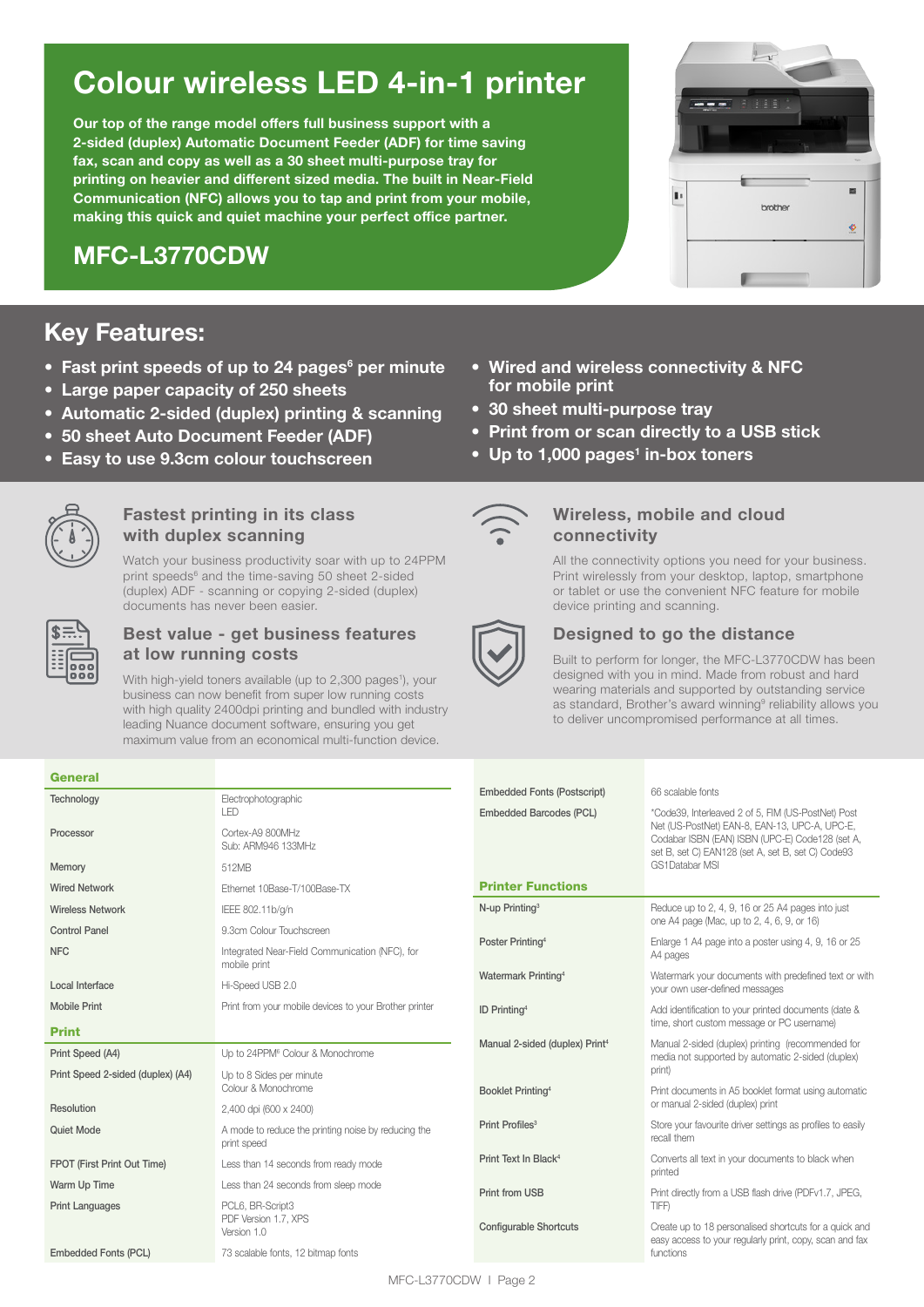| <b>Printer Drivers</b>                                            |                                                                                                                                                                                                                                                          | 2in1 ID Co                              |
|-------------------------------------------------------------------|----------------------------------------------------------------------------------------------------------------------------------------------------------------------------------------------------------------------------------------------------------|-----------------------------------------|
| Windows <sup>®</sup>                                              | Windows® 10 (32 & 64 bit editions), Windows® 8 (32<br>& 64 bit editions), Windows® 7 (32 & 64 bit editions),<br>Windows® Server 2016 (32 & 64 bit editions)*,<br>Windows® Server 2012, 2012R2 & 2008R2*,<br>Windows® Server 2008 (32 & 64 bit editions)* | <b>Grey Scale</b><br>Receipt Co         |
| Macintosh <sup>5</sup>                                            | macOS v10.11.6, 10.12.x, 10.13.x                                                                                                                                                                                                                         | <b>Enlarge Te</b>                       |
| Linux <sup>5</sup>                                                | CUPS, LPD/LPRng (32 & 64 bit editions)                                                                                                                                                                                                                   | 2-sided (dr                             |
| <b>PostScript Universal</b>                                       | Driver for Windows <sup>®</sup> that enables you to print to any                                                                                                                                                                                         | Scan                                    |
| Printer Driver <sup>5</sup>                                       | network or locally-connected Brother laser printer that<br>supports PostScript                                                                                                                                                                           | Scanner Ty                              |
| PCL Driver <sup>5</sup>                                           | Generic PCL XL driver                                                                                                                                                                                                                                    | Colour & N                              |
| <b>Paper Handling</b>                                             |                                                                                                                                                                                                                                                          | Scan Spee                               |
| Paper Input                                                       | Standard Tray - 250 sheets                                                                                                                                                                                                                               | Scan Spee<br>Scan Spee                  |
|                                                                   | ADF - 50 Sheets<br>Multi Purpose Tray - 30 Sheets                                                                                                                                                                                                        | <b>Scan Reso</b>                        |
| Paper Output                                                      | 150 sheets Face Down (80g/m2)<br>1 sheet face-up (straight paper path)                                                                                                                                                                                   | Scanner G<br>Interpolate                |
| Media Type & Weights<br><b>Standard Tray</b>                      | Plain & Recycled paper (between 60 - 163g/m2)                                                                                                                                                                                                            | Resolution<br><b>Scan Reso</b>          |
| Media Sizes Standard Tray                                         | A4, Letter, A5, A5 (Long Edge), A6, Executive                                                                                                                                                                                                            | Colour De                               |
| Media Type & Weights 2-sided<br>(duplex) Print                    | Plain & Recycled paper (between 60 - 163g/m2)                                                                                                                                                                                                            | <b>Grey Scale</b>                       |
| Media Sizes 2-sided (duplex) Print                                | A4                                                                                                                                                                                                                                                       |                                         |
| Media Type & Weights ADF                                          | Plain & Recycled paper (between 60 - 105g/m2)                                                                                                                                                                                                            | <b>Scanne</b>                           |
| <b>Media Sizes ADF</b>                                            | Width 105 to 218 mm, Length 148 to 357.6 mm                                                                                                                                                                                                              | Scan to E-                              |
| Media Type & Weights<br>Multipurpose Tray                         | Plain, Recycled, Bond, Label, Envelope paper<br>(between 60 - 163g/m2)                                                                                                                                                                                   | Scan to O                               |
| Media Sizes Multipurpose Tray                                     | Width 76.2 to 216 mm<br>Length 116 to 355.6 mm                                                                                                                                                                                                           | Scan to Im                              |
|                                                                   | Envelope; COM-10, DL, C5, Monarch                                                                                                                                                                                                                        | Scan to Fil<br>Scan to U                |
| Envelope & Label Printing                                         | Yes, from the multi-purpose tray: support for 30<br>sheets / 3 envelopes                                                                                                                                                                                 | Scan to Ne                              |
| <b>Mobile and Web</b>                                             |                                                                                                                                                                                                                                                          | Scan to FT                              |
| <b>Connectivity</b>                                               |                                                                                                                                                                                                                                                          | <b>Scan Profi</b>                       |
| Brother iPrint&Scan<br>(Android)                                  | Print from, scan to, send faxes, preview received faxes,<br>preview copies and check the machine status from an<br>Android device                                                                                                                        | Scan to Sh                              |
| Brother iPrint&Scan                                               | Print from, scan to, send faxes, preview received faxes,                                                                                                                                                                                                 | Scan to Se                              |
| (iPad / iPhone / iPod)                                            | preview copies and check the machine status from an<br>iPad / iPhone / iPod Touch                                                                                                                                                                        | <b>Auto Desk</b>                        |
| Brother iPrint&Scan<br>(Windows <sup>®</sup> Phone)               | Print from and scan to a smart phone running the<br>Windows® Phone Operating System                                                                                                                                                                      | <b>Base Colo</b><br>ID Scan             |
| <b>Brother Print&amp;Scan</b><br>(Windows <sup>®</sup> 8,10 & RT) | Print from and scan to a Windows® 8,10 or Windows<br>RT Tablet                                                                                                                                                                                           | 1 to 2 Sca                              |
| Google Cloud Print 2.0                                            | Print most common file types from any Google Cloud<br>Print enabled application                                                                                                                                                                          | <b>Scanne</b><br><b>Windows®</b>        |
| <b>Apple AirPrint</b>                                             | Print from and scan to most common file types from                                                                                                                                                                                                       |                                         |
| <b>Brother Print Service Plugin</b>                               | any AirPrint enabled application<br>Print from Android devices without a dedicated App                                                                                                                                                                   | Macintosh                               |
| Mopria                                                            | Print most common file types from Mopria supported                                                                                                                                                                                                       | Linux <sup>5</sup>                      |
|                                                                   | Android devices                                                                                                                                                                                                                                          | <b>Fax</b>                              |
| Brother Apps <sup>8</sup>                                         | Print creative center, Scan to Mobile, Scan to<br>Searchable PDF, Enlarge Text Copy, Fax forward to                                                                                                                                                      | Fax Moder                               |
|                                                                   | Cloud/E-mail, Scan to PowerPoint, Scan to Excel,<br>Scan to Word, Easy scan to E-mail                                                                                                                                                                    | PC Fax Se<br>Receive <sup>4&amp;8</sup> |
| Web Connect <sup>8</sup>                                          | Print from and scan to without using a PC on Box,                                                                                                                                                                                                        | 2-sided (dr                             |
|                                                                   | Dropbox, Evernote, OneDrive, Google DriveTM<br>OneNote                                                                                                                                                                                                   | Memory Tr                               |
| <b>Copy</b>                                                       |                                                                                                                                                                                                                                                          | Out of Pap                              |
| Print Speed (A4)                                                  | Up to 24CPM <sup>10</sup> Colour & Monochrome                                                                                                                                                                                                            |                                         |
| FCOT (First Copy Time Out)                                        | Less than 15 seconds from ready mode Colour &<br>Monochrome                                                                                                                                                                                              | Error Corre                             |
| Resolution                                                        | Up to 600 x 600dpi                                                                                                                                                                                                                                       |                                         |
| Multi-Copying/Stack/Sort                                          | Makes up to 99 copies of each page / Stacks or Sorts                                                                                                                                                                                                     | <b>Auto Redu</b>                        |
| <b>Enlargement/Reduction Ratio</b>                                | Reduce or increase document sizes from 25% to<br>400% in 1% increments                                                                                                                                                                                   |                                         |
| N in 1 Copying                                                    | Allows the user to compress 2 or 4 pages on to a<br>single A4 sheet                                                                                                                                                                                      | <b>Broadcast</b><br><b>Grey Scale</b>   |

| 2in1 ID Copying                                                  | Allows the user to copy both sides of an ID card to a<br>single A4 sheet                                                                                                              |
|------------------------------------------------------------------|---------------------------------------------------------------------------------------------------------------------------------------------------------------------------------------|
| <b>Grey Scale</b>                                                | 256 shades of grey (8 bit)                                                                                                                                                            |
| <b>Receipt Copying</b>                                           | Produces clearer copies of receipts                                                                                                                                                   |
| Enlarge Text Copy <sup>8</sup>                                   | Makes reading copied documents easier if the size of<br>the text on the original document is small                                                                                    |
| 2-sided (duplex) Copy                                            | Yes                                                                                                                                                                                   |
| Scan                                                             |                                                                                                                                                                                       |
| Scanner Type                                                     | Dual CIS (Contact Image Sensor)                                                                                                                                                       |
| Colour & Monochrome Scanning                                     | Yes                                                                                                                                                                                   |
| <b>Scan Speed Monochrome</b>                                     | 27ipm (images per minute)                                                                                                                                                             |
| <b>Scan Speed Colour</b>                                         | 21ipm (images per minute)                                                                                                                                                             |
| Scan Speed 2-sided (duplex) (A4)                                 | Single Pass up to 54ipm Monochrome and 32ipm colour                                                                                                                                   |
| Scan Resolution from<br><b>Scanner Glass</b>                     | Up to 1,200 x 2,400 dpi                                                                                                                                                               |
| <b>Interpolated Scan</b><br>Resolution                           | Up to 19,200 x 19,200dpi                                                                                                                                                              |
| Scan Resolution from ADF                                         | Up to 600 x 600dpi                                                                                                                                                                    |
| <b>Colour Depth</b>                                              | 48 bit colour Processing (Input)<br>24 bit colour Processing (Output)                                                                                                                 |
| <b>Grey Scale</b>                                                | 16bit colour Processing (Input)<br>8bit colour Processing (Output)                                                                                                                    |
| <b>Scanner Functions</b>                                         |                                                                                                                                                                                       |
| Scan to E-mail                                                   | Scan and share documents via e-mail client                                                                                                                                            |
| Scan to OCR                                                      | Scan documents directly into your word processing<br>application for instant editing                                                                                                  |
| Scan to Image                                                    | Scan into your preffered image editing software                                                                                                                                       |
| Scan to File                                                     | Scan to a file on your computer                                                                                                                                                       |
| Scan to USB                                                      | Scan directly to a USB flash drive                                                                                                                                                    |
| <b>Scan to Network Folder</b>                                    | Scan documents to a nominated folder on your<br>network without using a Windows PC                                                                                                    |
| Scan to FTP                                                      | Scan documents directly to a FTP server                                                                                                                                               |
| Scan Profile3                                                    | Create up to 25 preset network, FTP profiles for an<br>easy way to store multiple scan settings                                                                                       |
| Scan to SharePoint4&7                                            | Scan documents directly into SharePoint                                                                                                                                               |
| Scan to Searchable PDF                                           | Scan documents to searchable PDF files                                                                                                                                                |
| Auto Deskew                                                      | Yes                                                                                                                                                                                   |
| <b>Base Colour Removal</b>                                       | Yes                                                                                                                                                                                   |
| ID Scan                                                          | Yes                                                                                                                                                                                   |
| 1 to 2 Scan                                                      | Yes                                                                                                                                                                                   |
| <b>Scanner Drivers</b>                                           |                                                                                                                                                                                       |
| Windows <sup>®</sup>                                             | TWAIN & WIA Windows® 10 (32 & 64 bit editions),<br>Windows® 8 (32 & 64 bit editions), Windows® 7 (32 &<br>64 bit editions)                                                            |
| Macintosh <sup>5</sup>                                           | TWAIN macOS v10.11.6, 10.12.x, 10.13.x                                                                                                                                                |
| Linux <sup>5</sup>                                               | SANE (32 & 64 bit editions)                                                                                                                                                           |
| Fax                                                              |                                                                                                                                                                                       |
| Fax Modem                                                        | 33,600bps (Super G3)                                                                                                                                                                  |
| PC Fax Send <sup>3&amp;8</sup> and<br>Receive <sup>4&amp;8</sup> | Send and Receive faxes directly from your PC                                                                                                                                          |
| 2-sided (duplex) Fax Receive                                     | Yes                                                                                                                                                                                   |
| <b>Memory Transmission</b>                                       | Up to 500 pages (ITU-T Test Chart, Standard<br>Resolution, JBIG)                                                                                                                      |
| Out of Paper Reception                                           | Up to 500 pages (ITU-T Test Chart, Standard<br>Resolution, JBIG)                                                                                                                      |
| Error Correction Mode (ECM)                                      | The MFC will detect line errors during fax transmission<br>and resend the page(s) of the document that had an<br>error (recipient machines must share this feature for it<br>to work) |
| Auto Reduction                                                   | When receiving a single page document longer than A4<br>(297mm) the fax machine will automatically reduce the<br>message to fit onto a single A4 sheet                                |
| <b>Broadcasting</b>                                              | Send the same fax message up to 250 locations                                                                                                                                         |
| <b>Grey Scale</b>                                                | 256 shades (8 bit) of grey are available for faxing                                                                                                                                   |